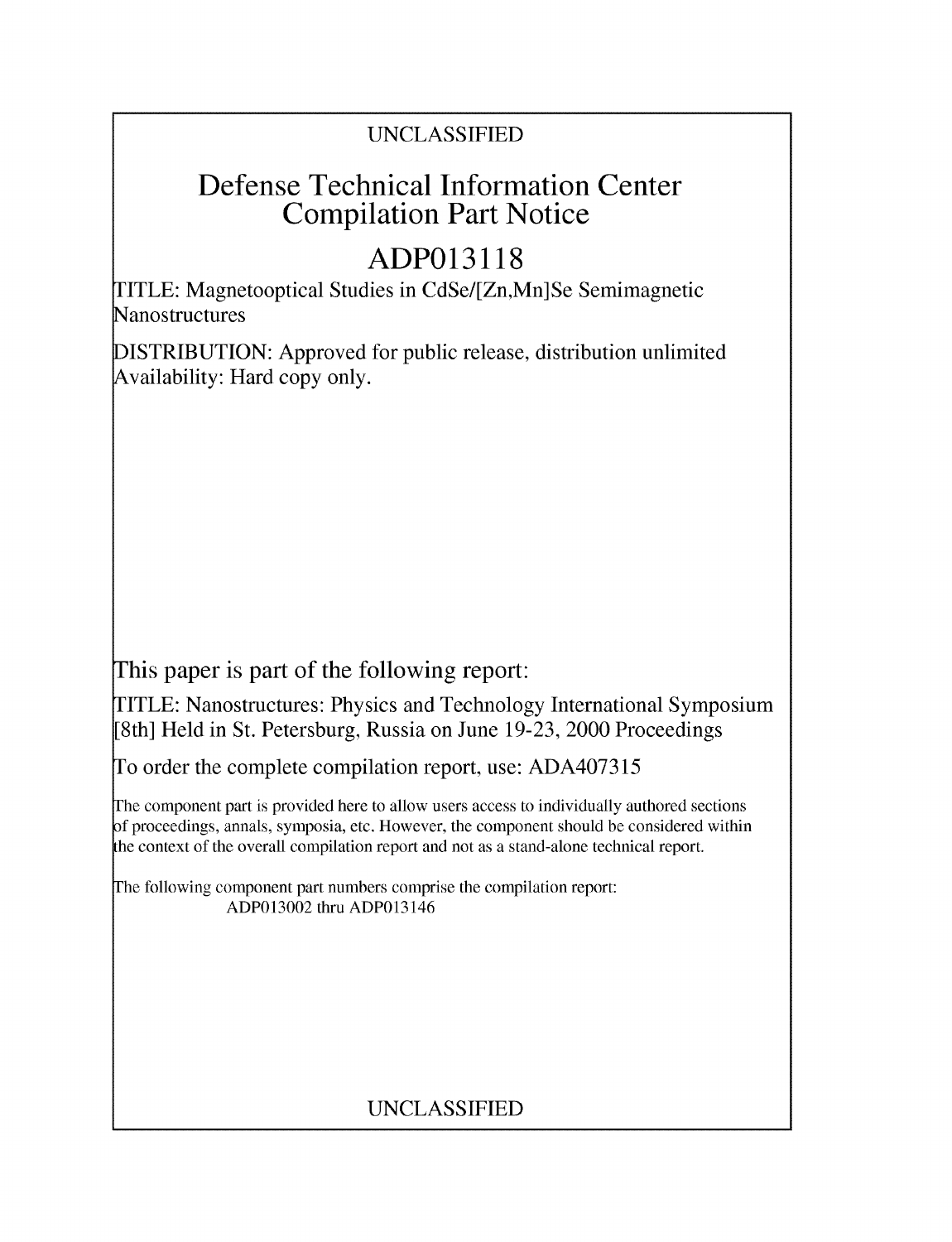### Magnetooptical studies in CdSe/(Zn,Mn)Se semimagnetic nanostructures

A. A. Toropov†, S. V. Sorokin†, K. A. Kuritsyn†, S. V. Ivanov†, P. S. Kop'ev†, G. Reuscher‡, A. Waag‡, M. Wagner‡, W. M. Chen§ and B. Monemar§ **T** Joffe Physico-Technical Institute, St Petersburg, Russia  $\ddagger$  Physikalisches Institut der Universität Würzburg, Am Hubland, D-97074 Wuirzburg, Germany §University of Link6ping, S-581 83 Link6ping, Sweden

Recently diluted magnetic semiconductor (DMS) heterostructures have received increasing attention due to the potential optoelectronic and magnetoelectronic applications based on spin-polarized transport in semiconductors **[11.** In this context, the studies of electronic spin behavior in **OD** structures with a discretized electronic system are of particular interest. An excellent opportunity for studying the spin-related phenomena in DMS nanostructures is provided by recently developed molecular beam epitaxy (MBE) technique allowing growth of Zn(Cd)Se-based quantum structures with varying dimensionality, from quantum wells (QWs) to quantum disks and dots  $[2-5]$ . To produce the zero-dimensional (0D) DMS structure one can incorporate Mn ions either into the quantum objects (disks or dots) or into their surroundings. The preliminary data on magnetooptics in the quantum dot (QD) structures of this type have recently been reported by Kim *et al.* [61.

In this paper we report on magneto-PL studies of  $CdSe/(Zn,Mn)Se$  nanostructures, focusing on the effects of Zeeman splitting and spin polarization of strongly localized **OD** excitons. Three samples were grown for this purpose by MBE pseudomorphically on (001) GaAs substrates. The structures are non-magnetic CdSe single layers of nominal thickness w, embedded in the center of a 20 nm thick DMS layer of  $Zn_{0.89}Mn_{0.11}$ Se. The whole structure is surrounded by thick ZnBeSe barriers lattice-matched to GaAs. The CdSe insertion was grown using migration enhanced epitaxy (MEE) technique [21, whereas conventional MBE was used to fabricate all other layers of the samples. A, B and C samples differ only in the CdSe nominal thickness, with  $w$  being equal to 0.4, 0.8 and 1.9 monolayer (ML), respectively. According to the data obtained previously for CdSe/ZnSe (see e.g. [4, **51),** the intrinsic morphology of the insertion depends drastically on w, varying from the relatively homogeneous ZnCdSe graded-gap QW ( $w < 0.6-0.8$  ML) with the average thickness of 4-6 ML to laterally inhomogeneous layers containing flat ZnCdSe islands with enlarged Cd content at larger  $w$ . The islands arise, most probably, due to strain-driven decomposition of the alloyed layer with large Cd content. Electronically they can be regarded as quantum disks providing 3D confinement for excitons [3]. Therefore, neglecting the possible effect of Mn atoms in the barriers on the ZnCdSe islands formation, one can assume that sample A represents a 2D QW exciton. Sample B is expected to present a QW system as well, perhaps suffering larger interface disordering. Sample C is an example of the inhomogeneous ensemble of **OD** excitons localized in the ZnCdSe islands of different sizes and compositions. Magneto-PL measurements were carried out in Faraday geometry in a He cryostat with a split-coil superconducting magnet at 1.8 K, using a linearly-polarized emission of a cw  $Ar^+$  laser at 364 nm. The PL signal was dispersed by a double-Spex monochromator and detected by a GaAs photomultiplier tube. Either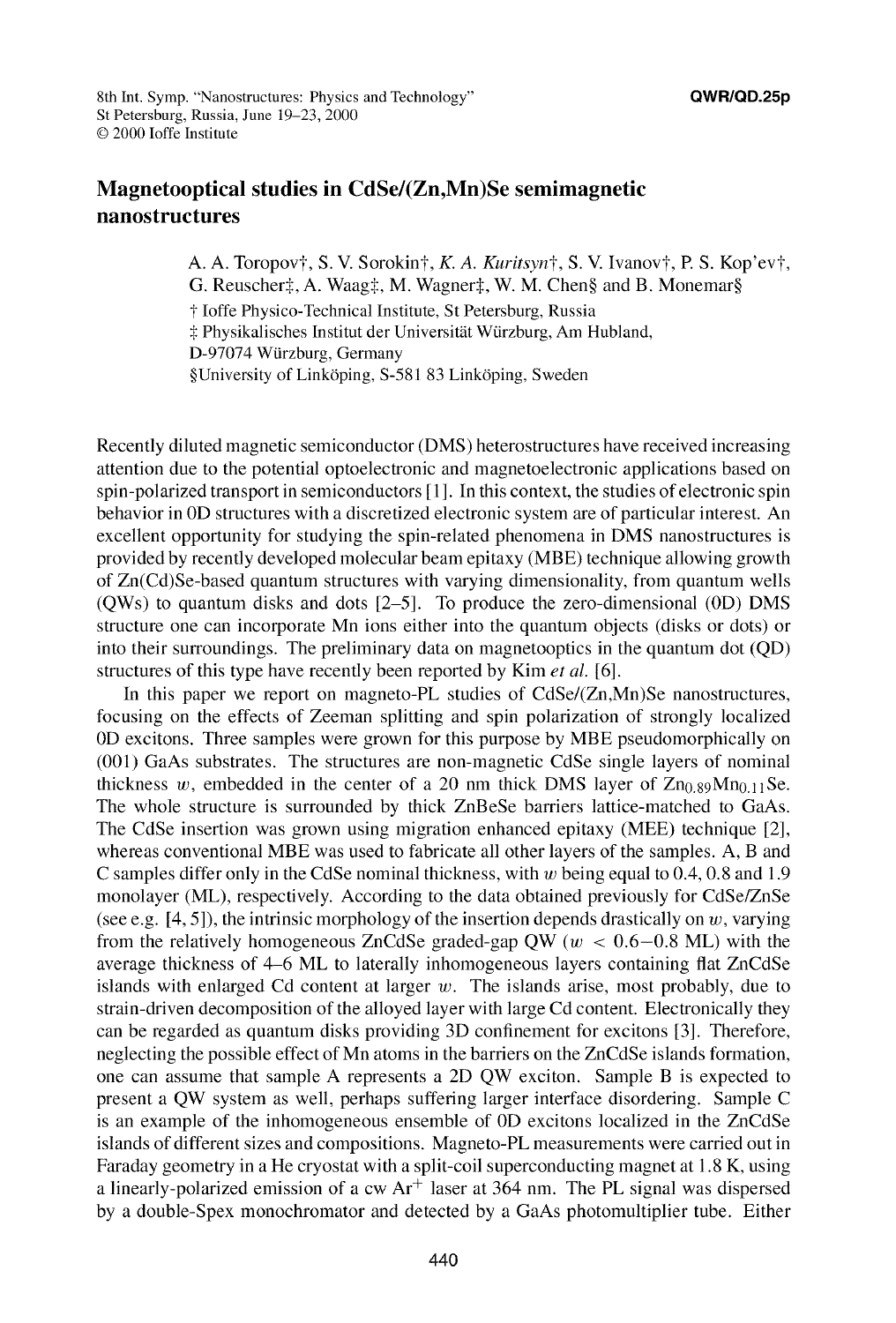

Fig. **1.** PL spectra of samples A, B, and C at zero magnetic field.

the  $\sigma^+$  or  $\sigma^-$  component of the PL was selected by a quarter- $\lambda$  plate coupled with a linear polarizer.

Figure 1 demonstrates zero-field PL spectra of the samples A, B, and C. An increase in w causes a red shift of the PL peak attributed to the emission of localized heavy-hole excitons in a CdSe insertion (the peaks are pointed in Fig. **I** by arrows). Another effect is the peak broadening, which reflects enhancement of the layer structural disordering in good agreement with the data on similar nonmagnetic CdSe/ZnSe structures [21. Three additional emission bands are visible for all the samples at 2.875 eV, 2.69 eV, and 2.0 eV, being attributed to the near-band-edge excitonic emission in ZnBeSe claddings, DAP recombination in the barriers, and intra-shell transitions within Mn ions, respectively. Note that only position of the peaks related to the CdSe insertions depends on  $w$ . Furthermore, this peak is the only feature in the spectra, depending on a magnetic field. Particularly, an increase in a magnetic field results in (i) Zeeman shift of the PL band, (ii) rapid increase in intensity of the  $\sigma^+$  component, and (iii) large enhancement of the integral PL intensity. The latter observation was also reported by Kim *et al.* [61, who observed a field-induced increase in the integral intensity of exitonic emission from  $CdSe/(Zn,Mn)Se$  nanostructures, accompanied by quenching of the PL related to Mn inter-shell transitions. Owing to this observation, the authors of **[61** explained this effect in terms of an efficient transfer of excitation between the excitons and the Mn ions, which is suppressed by a magnetic field. In our samples, we do not observe any field-induced changes of the Mn-related PL and, hence, the observed enhancement of the excitonic PL intensity implies some other mechanism of non-radiative recombination, quenched by a magnetic field. As it is seen from Fig. 2, the absolute value of the PL intensity decreases with  $w$  for any field in the range studied. The w-dependent behavior results probably from Mn ions clustering  $[7]$ , which can be especially enhanced in the vicinity of the laterally inhomogeneous CdSe insertions. In this case, the centers of nonradiative recombination can be formed due to the locally enhanced concentration of Mn ions, with the cluster density and distribution depending on *w.*

Figure 3 illustrates the Zeeman shifts of the PL peak maximum for all three samples. For samples A and B the dependencies are alike and generally consistent with the giant Zeeman splitting effect observed in DMS QWs (see e.g. [8]). For sample C the dependence is almost twice weaker and the curve shape is more complicated. It is well known that the magnitude of Zeeman splitting in the structures containing both DMS and nonmagnetic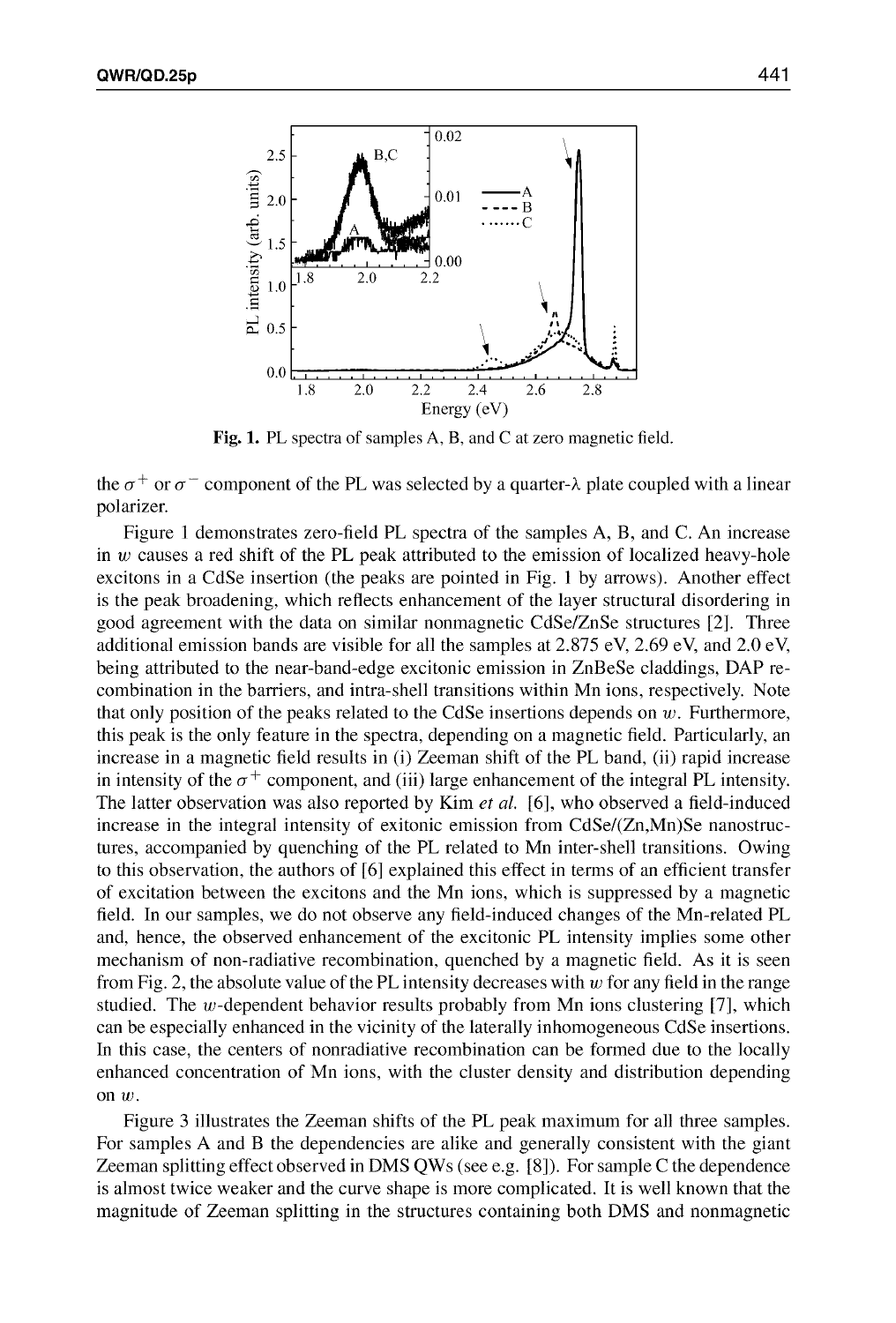

field.



Fig. 2. Integrated PL intensity versus magnetic Fig. 3. PL peak shift versus magnetic field.

layers depends on many factors. Particularly, the Zeeman splitting of a given state reflects its weighted probability distribution over the two media, which can be a function of the magnetic-field-dependent band offsets in the heterostructure. Another important factor is the structure of an interface between the DMS and non-DMS materials, because manganese ions near to the interface possess the larger magnetism relative to those in bulk material [7]. In regard to the QW structures, an increase in  $w$  is expected to decrease Zeeman splitting due to simultaneous action of both the factors. Really, the larger content of Cd results in the deeper wells for confined carriers and, hence, in smaller penetration of the carrier wave function into the DMS barriers. Simultaneously, the probability to find an electron near the interface is smaller for a deeper QW, which should decrease the interface contribution.

However, very small difference between the curves in Fig. 3 for the QW samples (A and B) indicates negligible effect of *w* on the relative probability to find electron within the regions with higher effective concentration of Mn ions. Most probably, this results from the effect of Zn(Cd)-Mn interdiffusion during the structure growth, which causes unintentional incorporation of Mn into the thin layer of otherwise non-DMS CdZnSe alloy. To contribute to understanding of the different behavior of the sample C, we plot in Figs. 4(a) and (b) (samples A and C, respectively) the spectral contours of the PL intensity and circular polarization rate for two values of a magnetic field. For the sample A, the PL line shape weakly depends on a magnetic field. The respective polarization-rate contour follows the PL line when the latter is shifted by a magnetic field. The shape of the contour depends on the field rather weakly as well. The difference concerns mainly the region of two visible LO-phonon replica of the PL band. In contrast to that, the PL line of the sample C changes its shape noticeably with a magnetic field increase. Furthermore, the respective polarizationrate contour does not follow the PL line, but rather changes its shape, expanding to the red side with a field increase. These observations for the sample C can be explained, considering inhomogeneous nature of the PL line involving responses from **OD** excitons localized in different cites. However, they hardly can be attributed only to the energy dispersion among the sites, because no large field-induced changes of the contour shape are expected in this case. The analyses of the inhomogeneous contours at different fields indicate that the observed behavior is rather related to the dispersion of the excitons magnetic properties, particularly of their Zeeman splittings, which assumes inhomogeneous distribution of Mn ions in the vicinity of the CdSe-based islands.

In conclusion, the performed magneto-PL measurements exhibit formation of **OD** excitons in CdSe/(Zn,Mn)Se nanostructures. The excitonic states forming the inhomogeneously broadened emission band differ both in their energy (due to fluctuations in the sizes and compositions among the localization sites) and in magnetic properties (most probably,